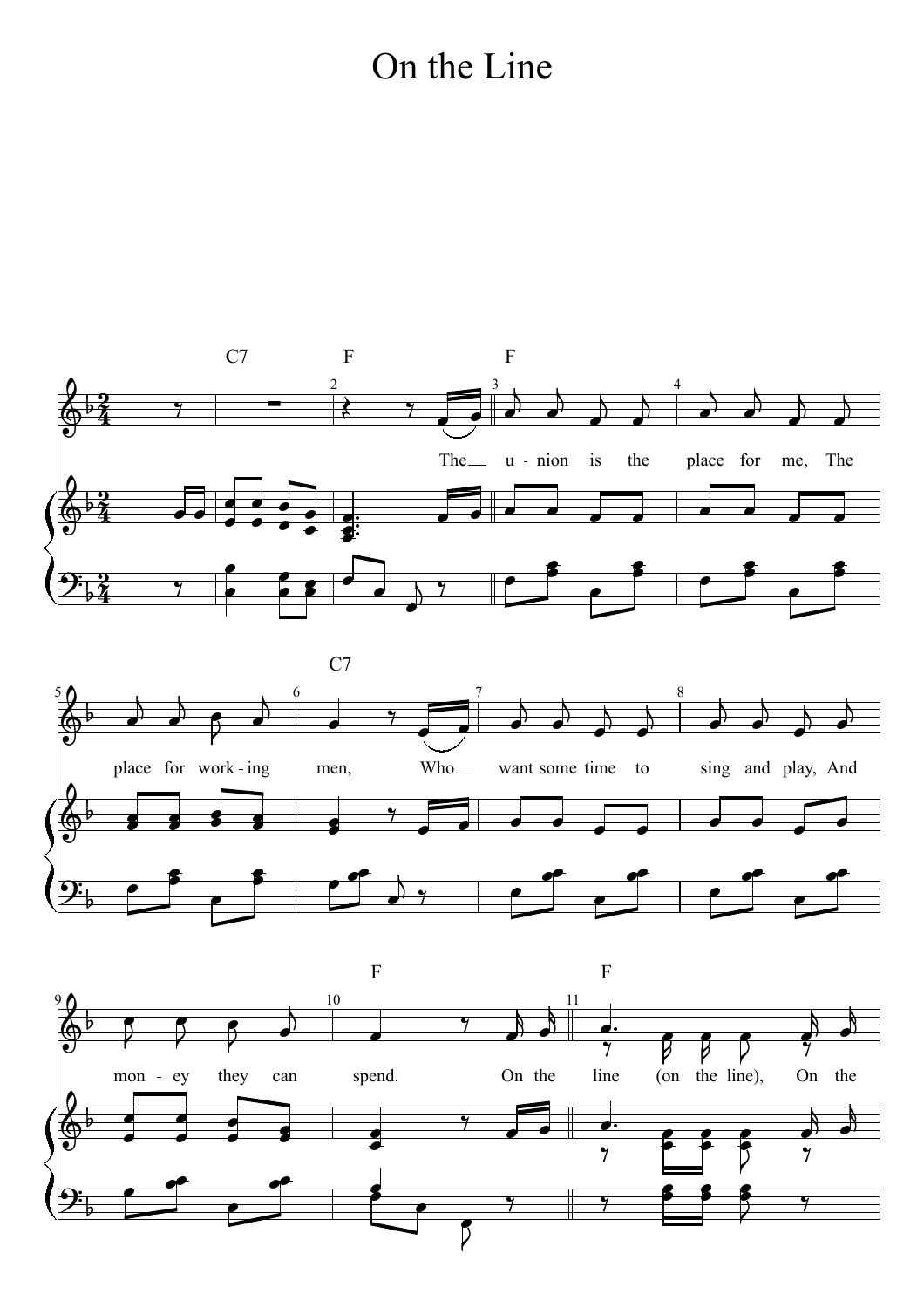





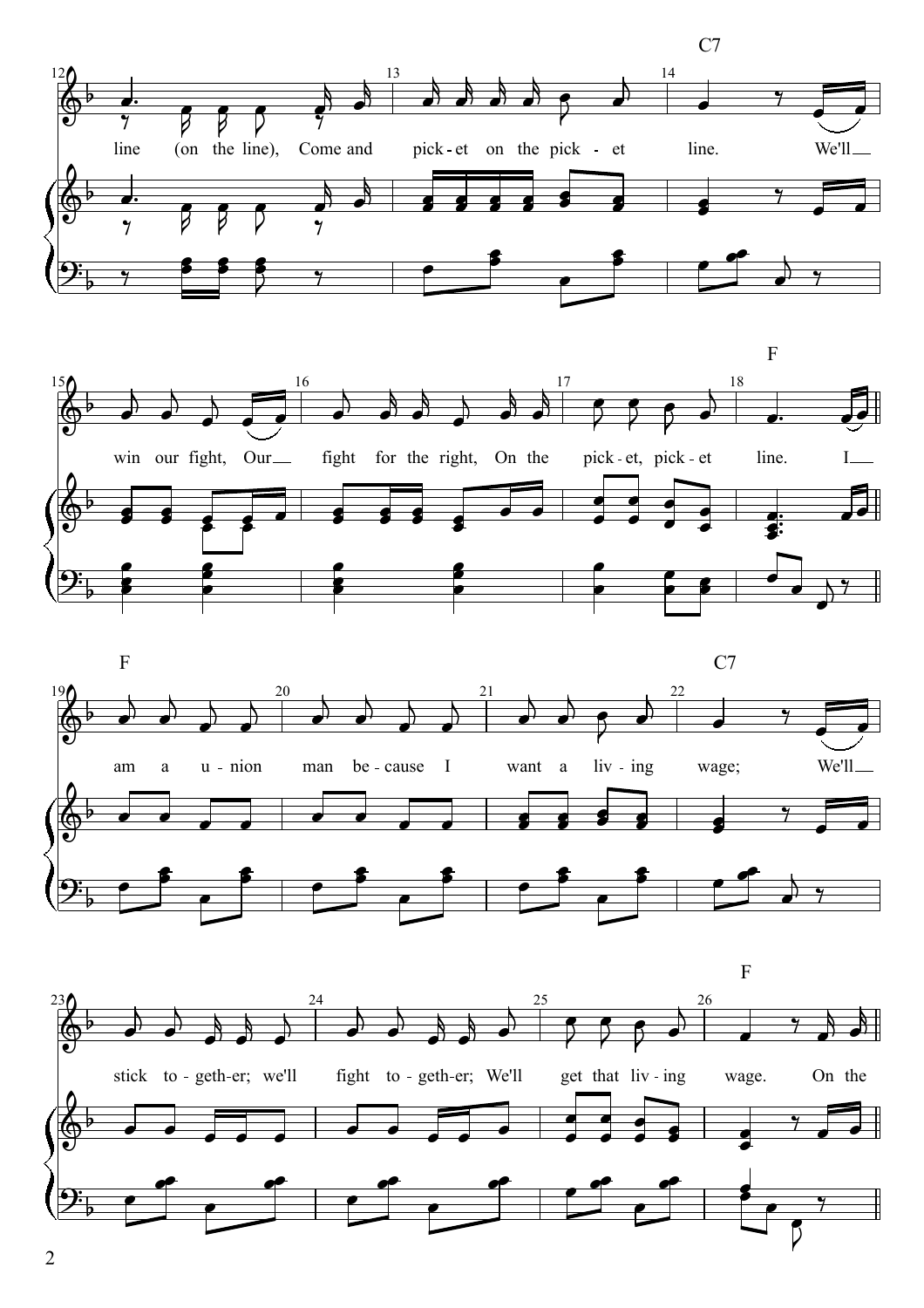





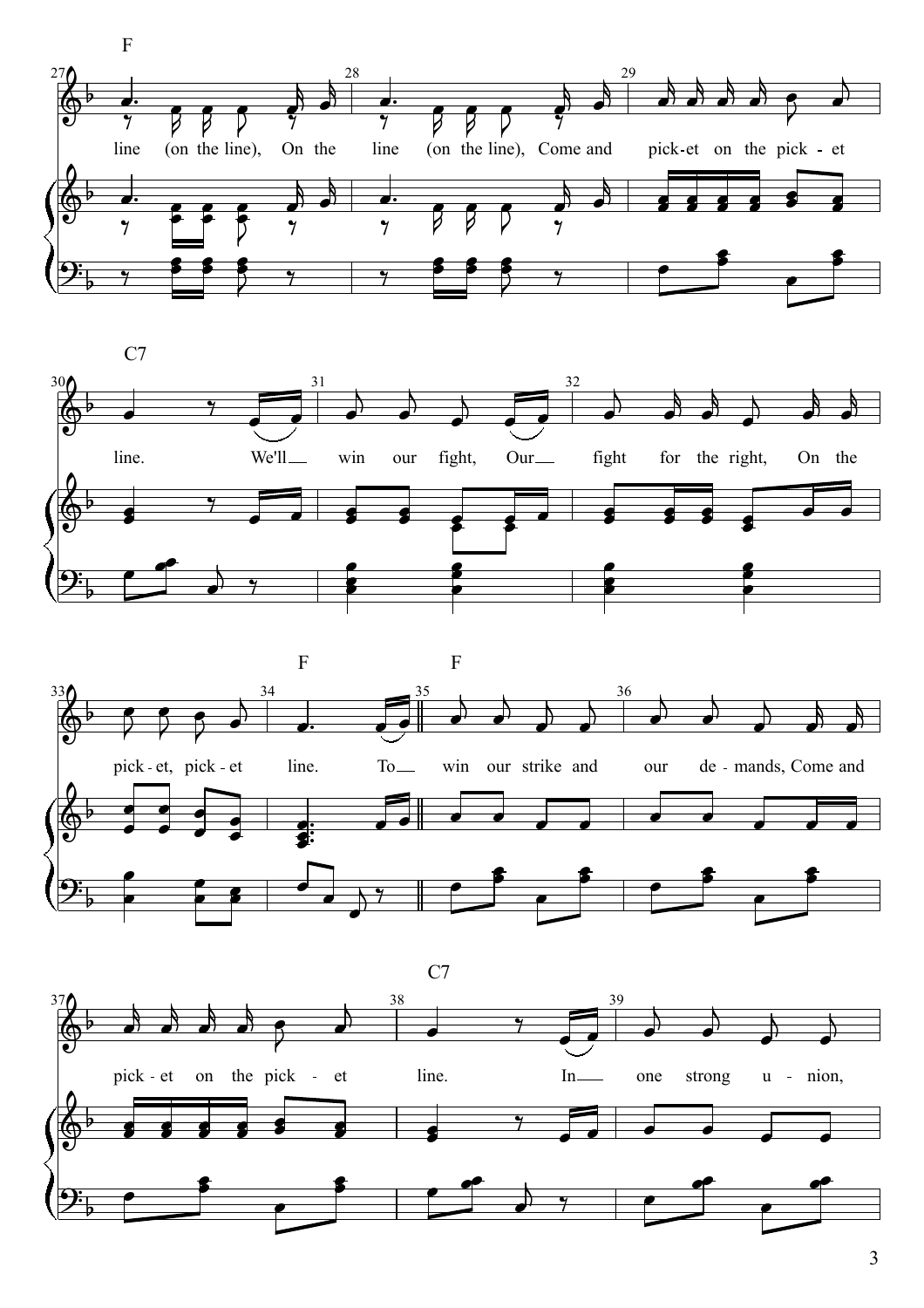



 $C7$ 



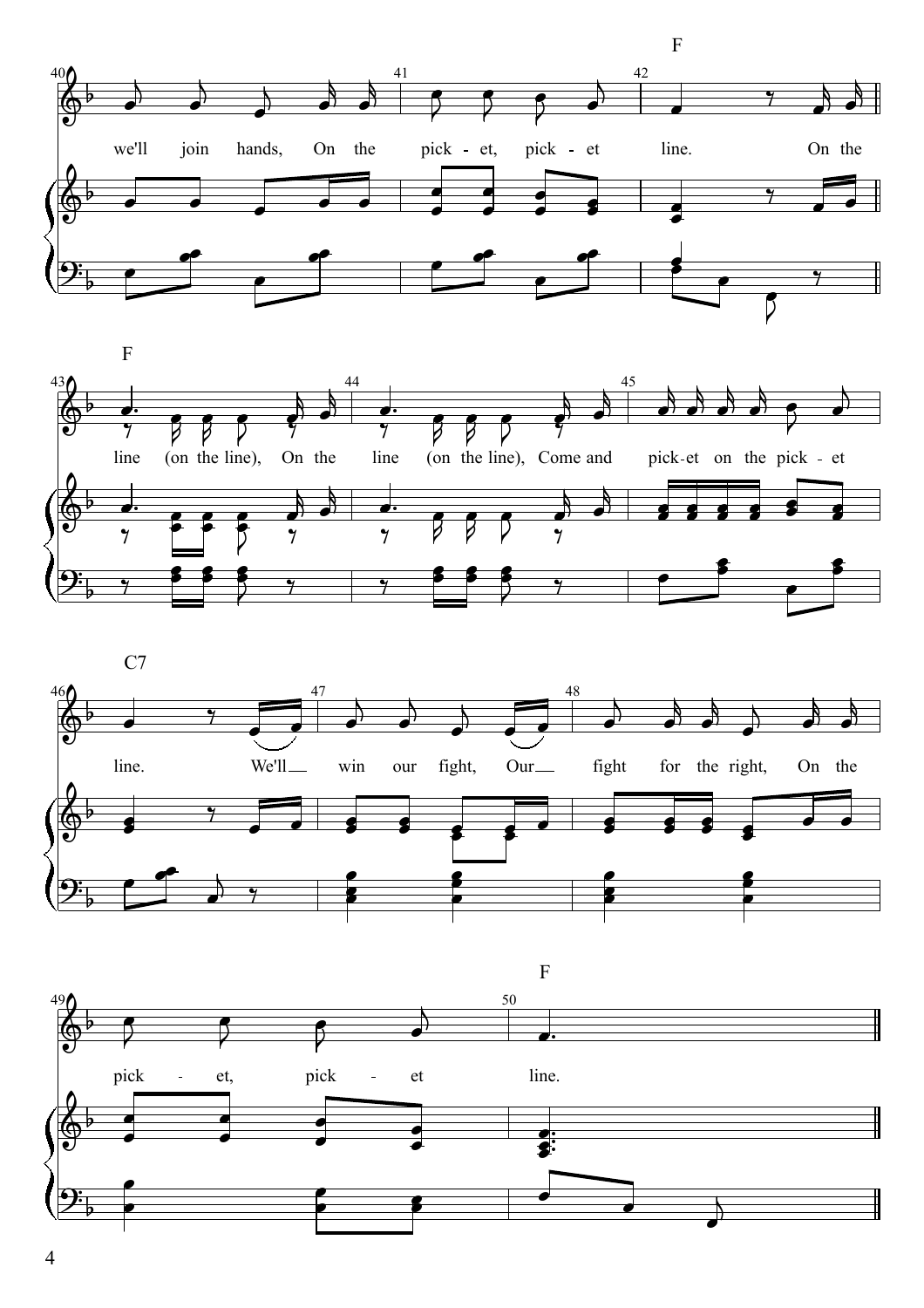### On the Line - Acoustic Guitar







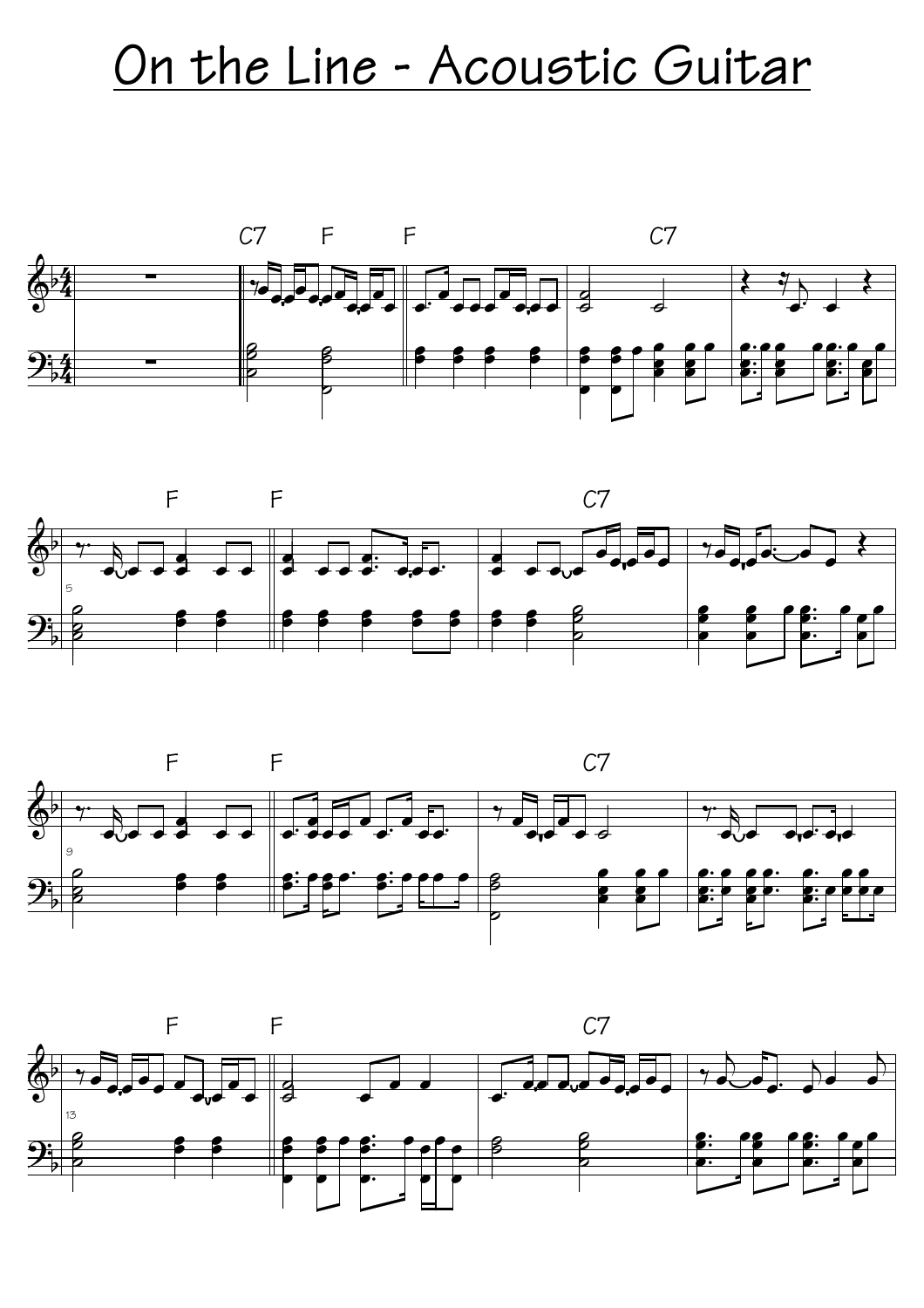



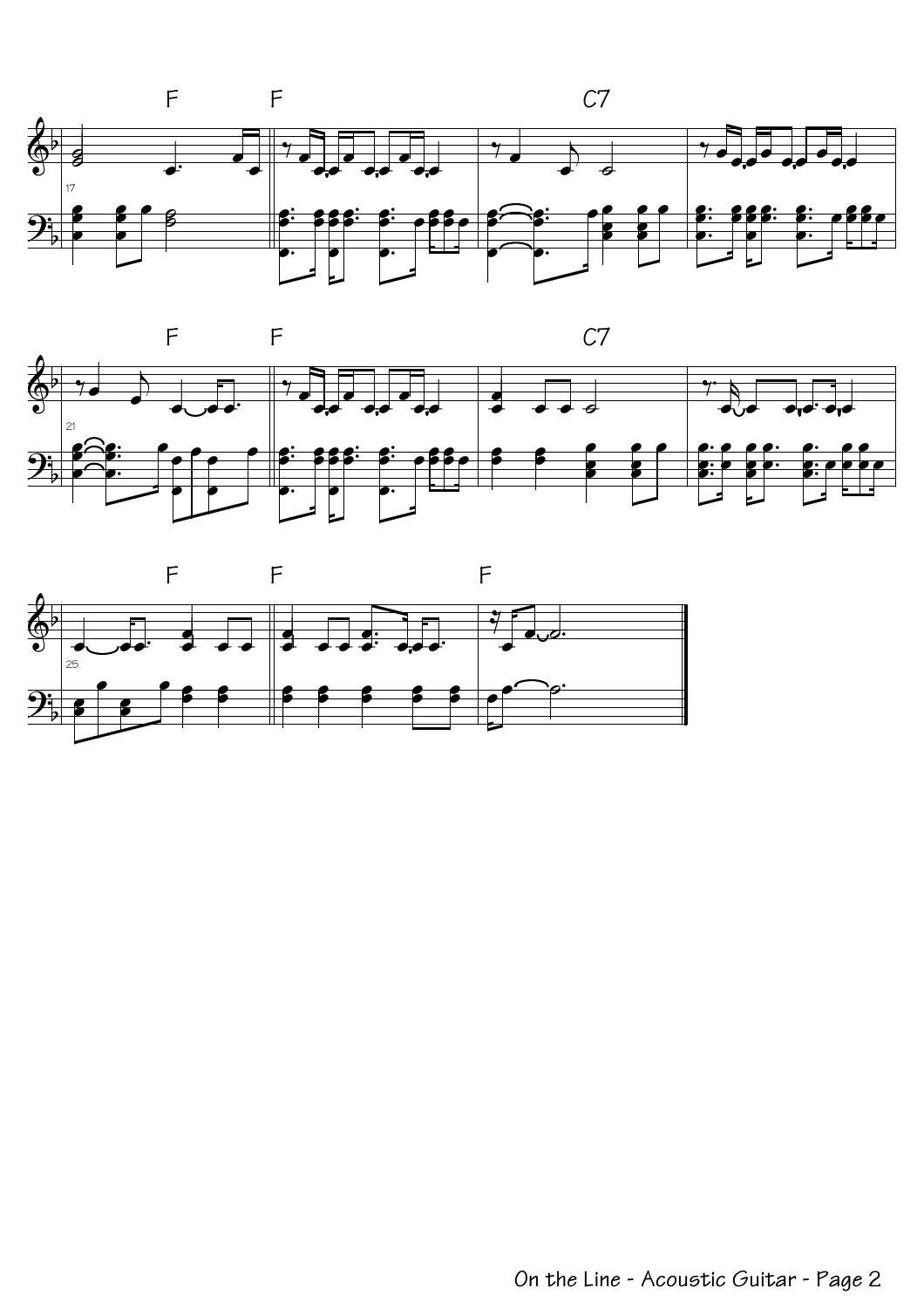# On the Line - Acoustic Guitar #2

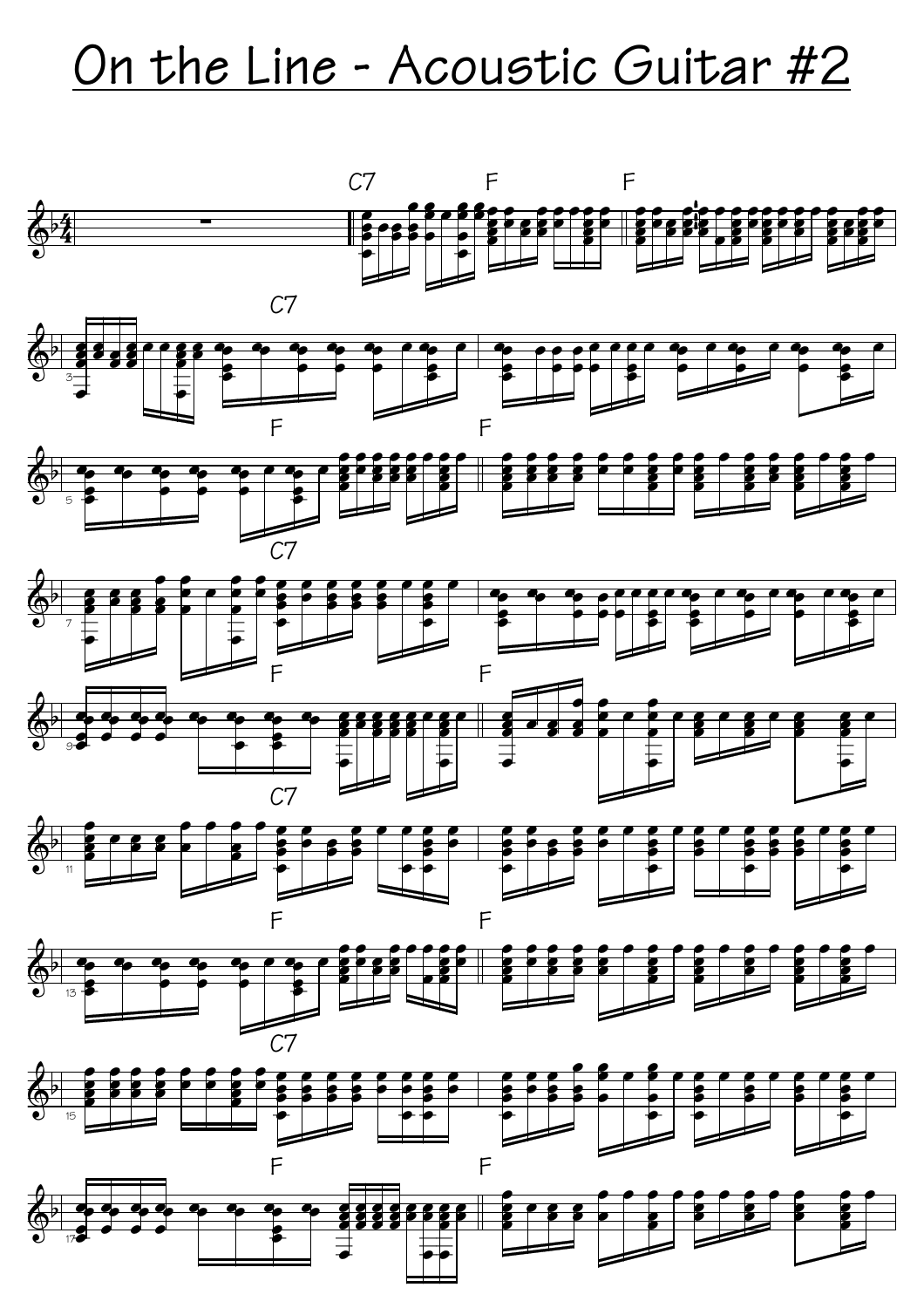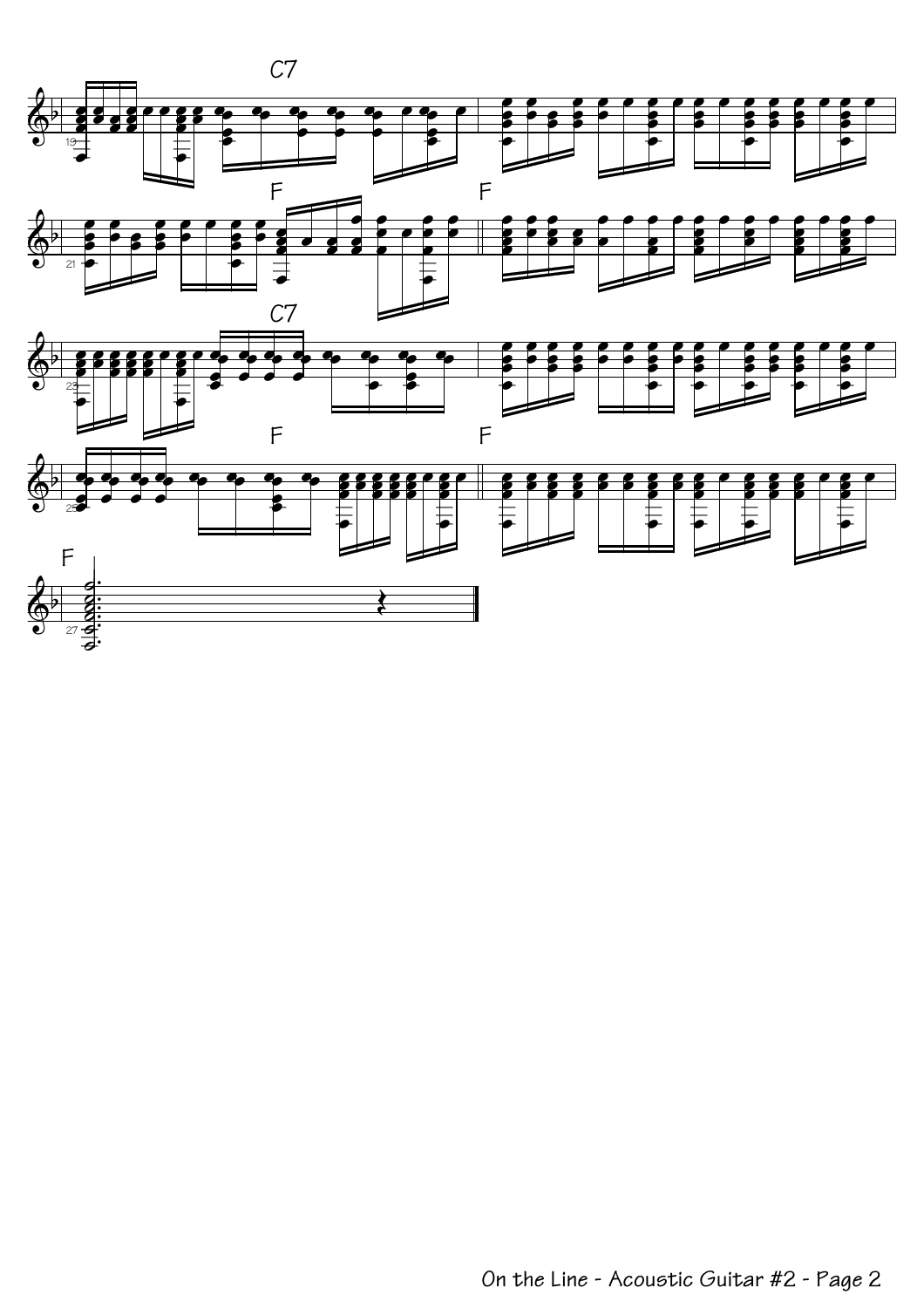### On the Line - Strings